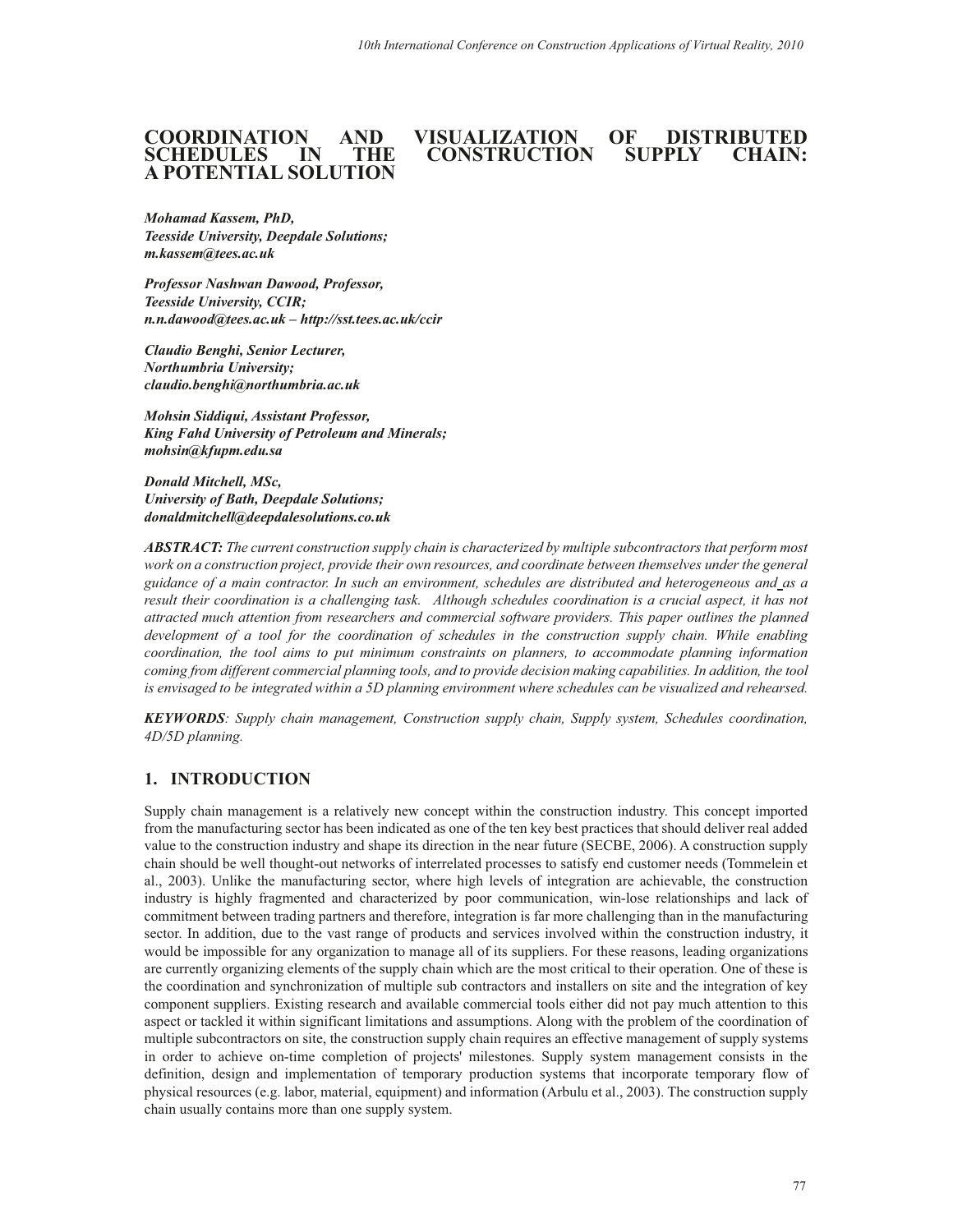This research is concerned with both aspects: the synchronization of multiple subcontractors at the construction site and the management of the supply systems. This paper addresses the first aspect and outlines the current development of a module that allows the synchronization and coordination of the schedules of multiple subcontractors and the main contractor on the construction site. A further module, which aims at organizing the supply systems of the construction supply chain, will be developed and integrated with the current module. This research is currently being undertaken in collaboration between the Centre of Construction Innovation and Research (CCIR) and Deepdale Solutions Ltd in accordance with the research roadmap presented at CONVR 2008 (Table 1).

| <b>Stage</b>        | <b>Function of current tools</b> | <b>Active research topics</b>                                                | <b>Further development</b>                    |
|---------------------|----------------------------------|------------------------------------------------------------------------------|-----------------------------------------------|
| Design              |                                  |                                                                              | - Semi automated cost and plan<br>generation  |
| Planning            | - Schedule rehearsal             | - Cost Integration<br>- Scenario evaluation<br>- Integrated plan development |                                               |
| <b>Construction</b> | - Schedule communication         | - Programme control and<br>adjustment                                        | - Sub-contractors schedule<br>synchronization |
| <b>Operations</b>   |                                  |                                                                              | - H&S control and training                    |

Table 1: Medium term multidimensional research roadmap at CCIR (Benghi and Dawood, 2008)

### **2. UNDERSTANDING THE CONSTRUCTION SUPPLY CHAIN COMPLEXITY**

The construction supply chain is currently characterized by a high degree of fragmentation and specialization, which shape both the work on the construction site and the upstream supply systems of each participant on site. To exacerbate this situation, the attitude and mindsets of participants make it difficult to build a win-win situation and to accept new tools and processes. Table 2 presents a number of factors influencing each of the three problems in the construction supply chain (i.e. coordination of multiple participants, management of supply systems, attitude and mindsets) and the research areas tackling each problem.

| Table 2: Factors affecting the construction supply chain |  |
|----------------------------------------------------------|--|
|----------------------------------------------------------|--|

|              | <b>Factors</b>                                          | <b>Research areas/Initiatives</b>                        |
|--------------|---------------------------------------------------------|----------------------------------------------------------|
|              | - Fragmentation and specialization                      | - 4D and 5D planning and visualization tools             |
|              | - High number of participants                           | - Web based tools (e.g. constraint checking, information |
|              | - Lack of formal processes for coordination             | sharing)                                                 |
| Coordination | - Lack of IT tools and integration solution             | - Schedule mappings                                      |
| of multiple  | (interoperability difficulties)                         | - Negotiation-based planning and control systems         |
| participants | - Change factors (schedule and scope changes, weather,  | - Database synchronization technology                    |
|              | party wall, etc.)                                       |                                                          |
|              | - Dependent on multiple supply systems                  |                                                          |
|              | - Communication                                         |                                                          |
|              | - Low reliability of suppliers (poor OTIF performance)  | - Web-based tool (e.g. based on last planners for        |
| Management   | - Demand variability, non-matching demand-supply        | information sharing)                                     |
| of supply    | - Lead times of engineered to order products and design | - Service-oriented approach                              |
| systems      | changes                                                 | - Construction project extranets (CPE)                   |
|              | - Communication                                         | - ERPs                                                   |
|              | - Win-lose relationships                                | - Partnering initiatives                                 |
| Attitude and | - Resistance to change in adopting new tools and        | - Early involvement                                      |
| mindsets     | processes                                               | - Management of change                                   |
|              | - Temporary nature of construction                      |                                                          |

#### **2.1 An example**

Nowadays, major construction contractors have become aware of the cost savings and benefits that can result from better supply chain practices. One of the policies they are implementing is to reduce the number of companies in their supply chain and only use those capable of integrating with their scheduling systems and managing the lower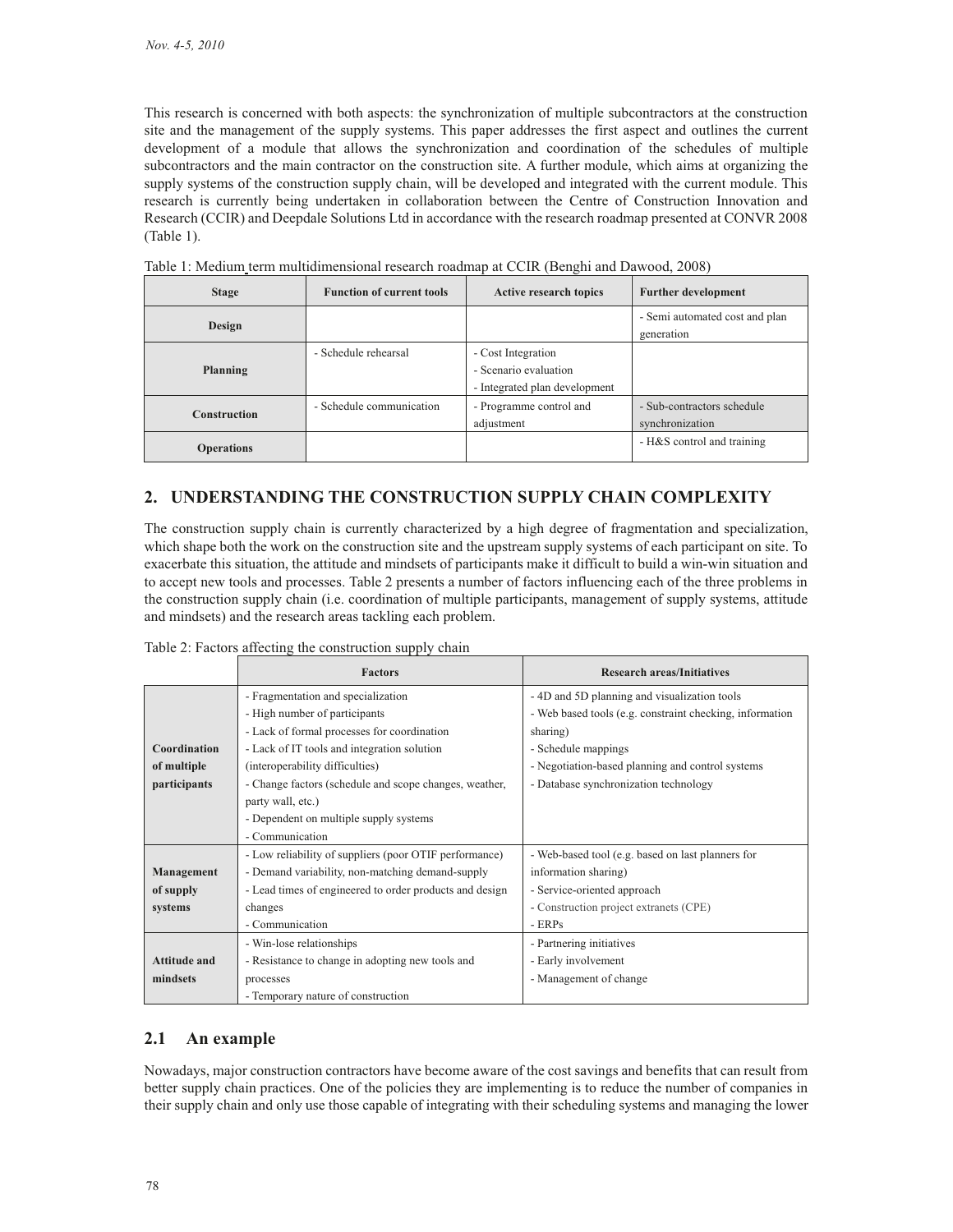part of the supply chains efficiently. This is along with other requirements that sub-contractors should adopt such as the capability of increasing their off-site production.

Deepdale Solutions Ltd (DSL), a sub-contractor involved in the building envelope industry as a designer, manufacturer and installer, is taking part to and funding this research. It aims to take advantage of these developments by enhancing its coordination and supply chain management activities. The delivery and fitting of DSL's products are on the critical path for weather-proofing of buildings. Therefore, the need to develop better site coordination and supply chain management capabilities is crucial for companies involved in the façade industry like DSL. A typical arrangement of the construction supply chain is shown in figure 1, which shows the dependency between multiple participants working on site and their distributed schedules. It also clarifies how the supply chain can be formed by a number of supply systems (three supply systems are shown in figure 1). The following tiers can be identified:

- Tier 1: Composed of subcontractors that are directly appointed by the general contractor to deliver works on site;
- Tier 2: Formed of manufacturers/suppliers that supply the main elements making up a building (e.g. building envelope elements, precast concrete elements);
- Tier 3: Formed of manufacturers/suppliers of components and materials (e.g. aluminium profiles, cement) used in the manufacturing of the main element. Third-tier occupiers can, in turn, have their own suppliers (tier 4: e.g. metal forming companies that carry out operations such as aluminium casting and extrusion for third-tier aluminium profile suppliers).

In most cases, in accordance with the supply chain trends mentioned above, a single company/trade occupies the first and second tier simultaneously (e.g. DSL as a manufacturer - second tier and as an installer - first tier).



Fig. 1: Typical arrangement of a construction supply chain

To explain the difficulties of the construction industry in meeting site target dates, the following two facts are highlighted:

• In a typical project, the third-tier suppliers can be numerous. On one project, DSL has more than 20 suppliers, who can deliver either to the manufacturer premises (tier 2) or directly to the site (tier 1) (figure 1). DSL's processes on site cannot start until all materials from suppliers are available. If there are 15 suppliers with a probability of 90% of on-time delivery (high performance), then DSL's probability of meeting the site target date is:  $0.90^{15} = 20\%$ . Therefore, even with a reliable supply system, DSL only has a 20% chance of meeting its target date. A fishbone diagram of the main causes that can make DSL miss its site target dates is illustrated in figure 2.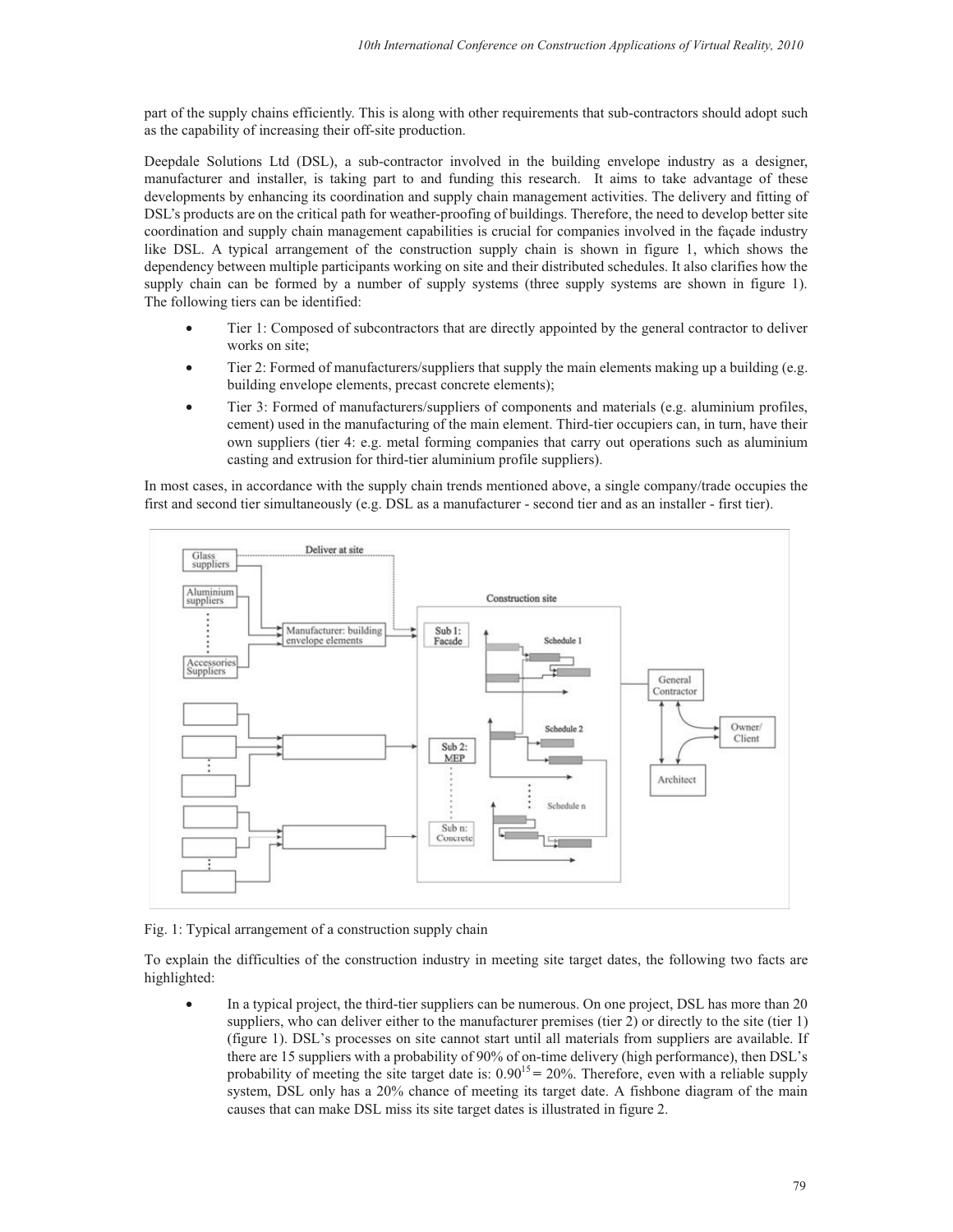• Likewise DSL, all other subcontractors have their own supply systems and similar causes of delays as the ones depicted in figure 2. As there is a dependency and interaction between first tier (figure 1) occupants, the supply system of each participant disturbs the supply system of other participant. This results in a combination of causes of delay that decrease substantially the chance of on-time delivery of a construction project.

If what have been said so far is true, readers may wonder how many construction projects are being delivered on time. This is obviously solved by building up a large buffer of finished products along the supply systems and on site. The consequences for actors like DSL are poor cash flow (they are paid for what has been successfully installed), higher storage costs, reduced quality and safety due to damage of stored materials, and stored material being at risk of design revisions and programme changes.

The above example gave a clear explanation as to why this project is tackling both the coordination of multiple participants on site and the management of the supply system. Both areas can be seen in figure 3. This paper is concerned only with coordination of multiple participants and a review of previous relevant work is presented in the next section.



Fig. 2: Typical arrangement of a construction supply chain



Fig. 3: Visual tool for the construction supply chain management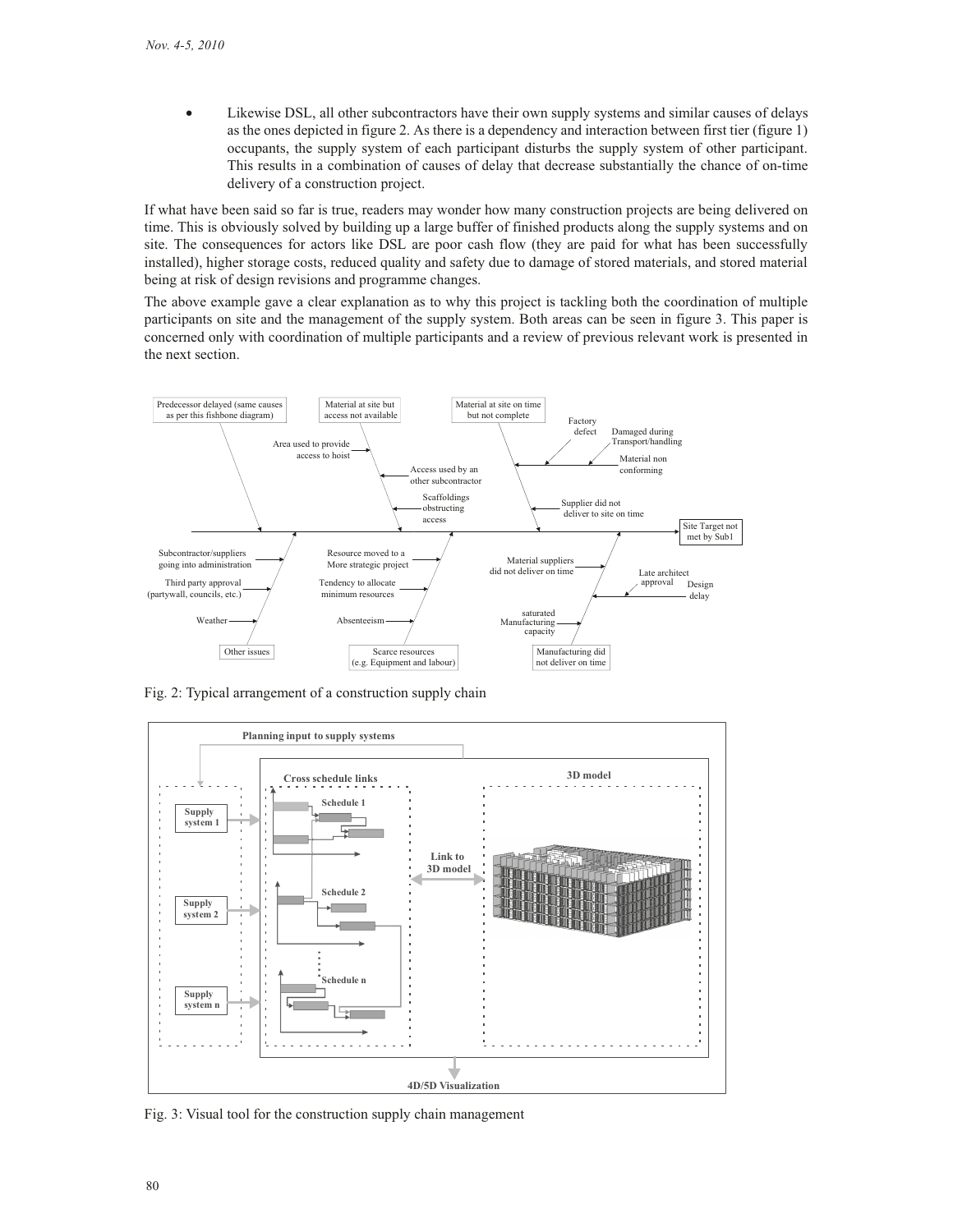#### **2.2 Related literature**

The current construction industry entails more than ever quick, large, complex and uncertain projects with a high degree of specialization. As a result, subcontracting has become a way of life today. Subcontractors perform most of the work on a project and provide their own resources and often, subcontractors working on the same project have different project management objectives with different Work Breakdown Structures (WBS) and level of details. Scheduling capabilities vary among subcontractors as well as the planning applications used.

Two leading UK main contractors interviewed by the authors stated that they currently give sub-contractors site target dates or interface schedules (spreadsheets) and overview the process through weekly progress meetings on site. These site target dates are derived from three month look-ahead schedules that contain the main elements of subcontractors' WBSs. Subcontractors with formal scheduling capabilities have detailed schedules for these elements of the WBSs, and they may use spreadsheets or any of the commercial planning applications (e.g. Primavera, MS Project, Asta Powerproject) to produce such plans. Some subcontractors load the resources within their schedules, while others manage the resource separately (e.g. using spreadsheets with the number of operatives required daily) and they use the schedules just to express the logical sequence and the start and finish dates of tasks. Within such an environment, schedules are distributed and heterogeneous and their coordination is an extremely challenging task. Consequently, conflicts are very difficult to detect and resolve. They could be the result of either temporal conflicts or overallocated shared resources such as labor, equipments and working space with limited access capability.

Although the coordination of distributed schedules in the construction supply chain is a crucial aspect, it has not attracted much attention from researchers and commercial tools providers:

Kim et al. (2001) presented an Agent-Based Compensatory Negotiation (ABCN) methodology and developed a Distributed Subcontractor Agent System (DSAS), where agents (subcontractors) negotiate among themselves to reach a workable solution. The main objective of the negotiation is to minimize a utility function, which is the sum of subcontractors' costs associated with their resource constraints when a change occurs. However, this method has important limitations, as resources are not the only constraints in a project and it requires a high level of sophistication on the part of the participants involved, where computer programs (agents) represent the interests of each subcontractor. In addition, as subcontractors are reluctant to show information about their resources costs even in 'live negotiation', they are unlikely to do so with the DSAS.

Choo (2003) developed a synchronized database for multi-project schedule coordination. The rationale behind the method is to combine information about participants in one place on the WEB (data repository and sharing) where a checklist of constraints (contract, drawings, labor, equipment and pre-requisite site conditions) is entered by different participants on the project. Using this information, the project coordinator can release a work package only if all constraints are satisfied. However, this system has no link with the master schedule or the schedules of multiple participants and it is developed without any regard for scheduling software tools.

Siddiqui (2008) presented a method for the coordination of distributed schedules. This method aims to identify temporal conflicts using schedules mapping, where a group of tasks from one schedule can be linked to a group of tasks from another schedule. Although this method recognizes the 'distributed' nature of schedules, it only detects the temporal conflicts and requires a complex analysis of the schedules to obtain the mapping. The current incarnation of the tools to support this methodology deal with MS project schedules only; and more importantly, the schedule mapping approach introduces new constructs and terminology which are not familiar to planners and project managers.

Sriprasert and Dawood (2003) developed a system for multi-constraint information management and visualization, which is used in collaborative planning and control in construction. Information such as drawings, specifications, method statements, resources information are integrated into a central database named as Lean Enterprise Web-based Information System (LEWIS). The system also generates 4D constraints-based models by linking CAD objects (PBS) with schedules (WBS) using Uniclass standards and by associating other types of constraints within the LEWIS. Although this solution filled many existing gaps and represented an advancement of existing solutions, it requires that all subcontractor schedules exist at a predetermined level of detail and are closely tied to the general contractor schedule. So, it considers one schedule only rather than a number of distributed schedules. Finally, it constrains planners and designers to use Uniclass standard codes which are not of easy interpretation.

From this review, it can be concluded that existing methods have addressed the problem of the coordination of distributed schedules within the following significant limitations: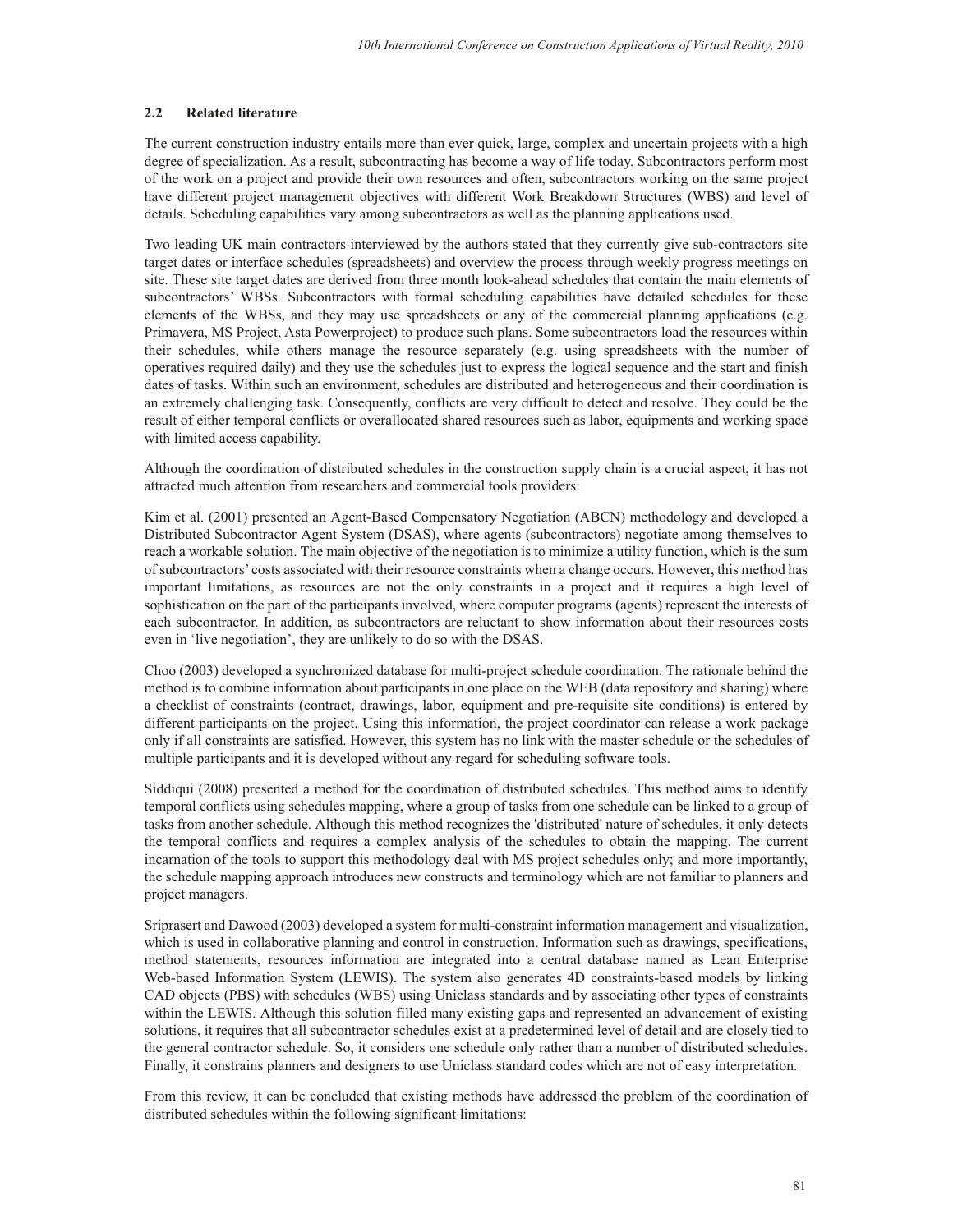- Based on assumptions (e.g. willingness to cooperate between participants, availability of detailed information) that are unlikely to be satisfied in the construction environment;
- Developed for one specific software tool (e.g. MS project), while in the construction industry, numerous planning applications are used;
- Constrain planners of different participants to use some standard codes (e.g. Uniclass) for their tasks or to use new constructs and terminology which are not familiar with.

This paper presents the outlined developments of a potential solution for the coordination of multiple schedules in the construction supply chain. The authors believe that any solution must be able to integrate data from different planning applications and should place few if any constraints on planners or the project coordinator. In addition, potential solutions should have the capability to provide 4D/5D visualization of the construction process and generate useful inputs for the management of the supply systems making part of the supply chain.

#### **3. MULTIPLE SCHEDULES COORDINATION: OUTLINE OF THE DEVELOPMENTS**

The tool under development aims at helping multiple participants to plan and coordinate their supply chain activities. As stated earlier, this involves schedules coordination, site visualization and the management of the supply chain (supply systems). The outlined developments in this paper are mainly concerned with schedules coordination with some insights into the site visualization. After analyzing the existing research and reviewing real world practices, the authors suggest that in order to achieve these objectives, the tool should:

- Have the ability to accommodate the schedules of multiple subcontractors, which are created with different scheduling software tools (e.g. MS project, Primavera, Asta Power Project) and the schedules of the entire supply chain of a single company;
- Link or create cross-schedule relationships;
- Provide either the ability to create tasks or edit task attributes (SD, FD, relationships) within its environment (i.e. used as standalone software) or be synchronised on input and export with the most common scheduling software tools;
- Analyse the effects of delays of one schedule on other schedules and provide some decision making capabilities;
- Be capable of linking schedules' tasks to 3D models and provide 4D/5D visualisation.

The two leading commercial applications (i.e. Navisworks and Synchro) and the ndCCIR, which is a 5D planning application developed by the Centre for Construction and Innovation Research (CCIR), were reviewed as to these requirements. Such a review is summarised in Table 2.

It is important to highlight that this comparison did not consider the server-based version of these commercial tools, which allow all parties to share data within a central integrated database. This is because these applications are still limited to a very small number of major projects and are still unable to reconcile and contain the multiple views and needs of all participants (Amor and Farag, 2001; Turk, 2001; Zamanian et al, 1999). O'Brien et al. (2008) have further argued that whatever the advances of industry standards, semantic heterogeneity is likely to remain a significant barrier to integration (O'Brien et al., 2008). From the comparison in Table 2, it can be concluded that the ndCCIR, with the outlined developments (boxes shaded with grey), would represent a solution for the supply chain schedules coordination and visualization. These developments are being written in C# taking advantage of a Rapid Application Development (RAD) such as Microsoft Visual Studio 2008.

|                          | <b>Navisworks Manage (2010)</b>     | Synchro professional (2010)  | ndCCIR                   |
|--------------------------|-------------------------------------|------------------------------|--------------------------|
| MS project               | Import and export in XML            | Import and export in XML     | Import and export in XML |
| Primayera                |                                     | Import with synchronisation, | Import with              |
|                          | Import with synchronisation, export | export with synchronisation  | synchronisation, export  |
|                          |                                     | Import with synchronisation, |                          |
| <b>Asta Powerproject</b> | Import with synchronisation, export | export with synchronisation  |                          |

Table 2: Review of software tools with regards to the requirements of supply chain management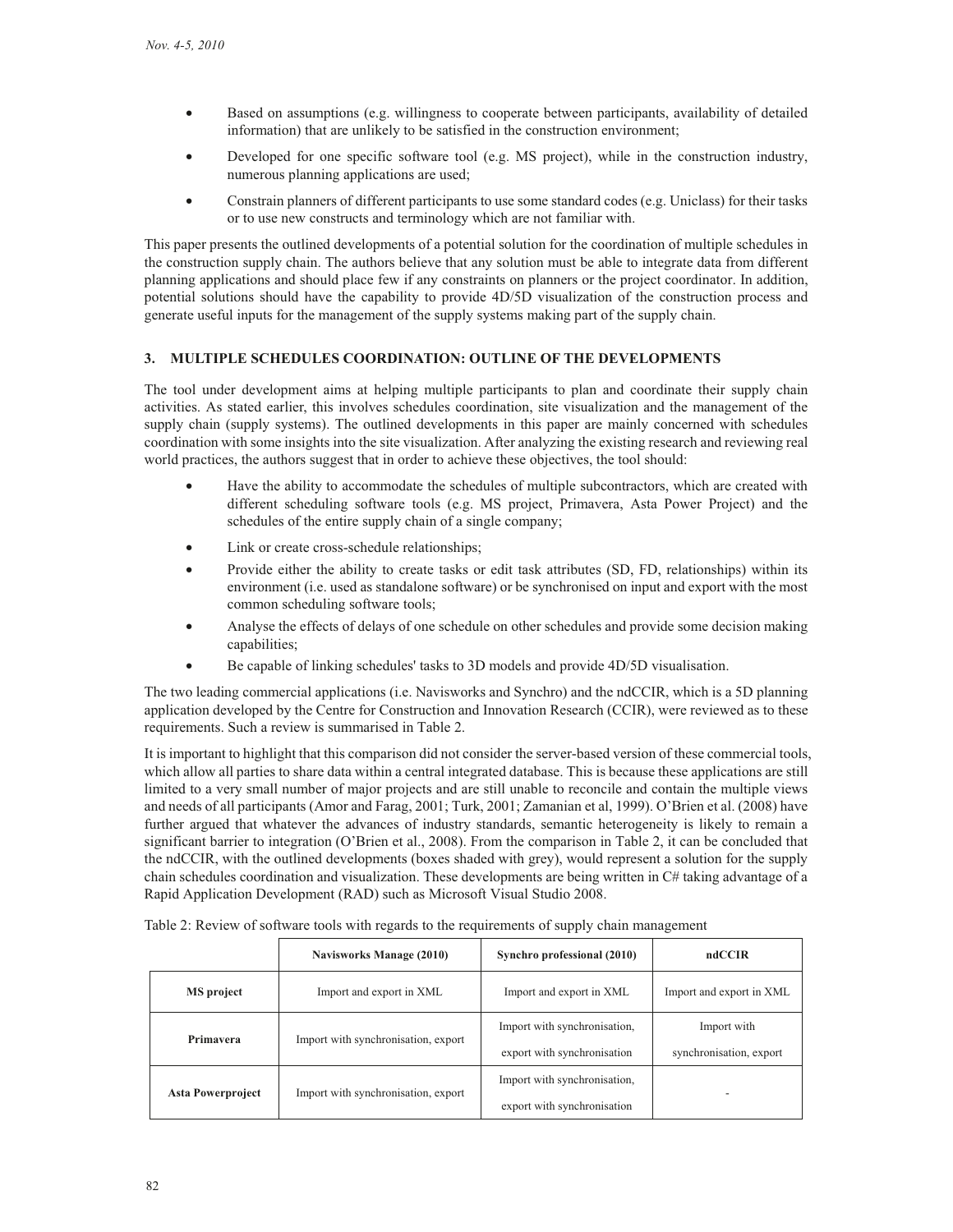| <b>Change task attributes</b><br>(SD, FD and<br>relationships) | Not required as schedule are<br>synchronised with their native software                              | Not required as schedules are<br>synchronised with their native<br>software | Yes                                                                                          |
|----------------------------------------------------------------|------------------------------------------------------------------------------------------------------|-----------------------------------------------------------------------------|----------------------------------------------------------------------------------------------|
| <b>Import multiple</b><br>separate schedules                   | Yes                                                                                                  |                                                                             | Yes                                                                                          |
| <b>Create Cross schedule</b><br>links                          | $No - (can be linked without real)$<br>dependencies, used just for the<br>sequence of visualisation) | No                                                                          | Yes                                                                                          |
| <b>Conflict management</b><br>of cross linked<br>schedules     | Only visual                                                                                          | Only visual                                                                 | Initial detection of conflicts<br>(temporal conflicts) based<br>on a logic and then visually |
| <b>Schedule crashing</b>                                       | N <sub>0</sub>                                                                                       | N <sub>o</sub>                                                              | Yes                                                                                          |
| <b>Cost visualisation</b>                                      | N <sub>0</sub>                                                                                       | No                                                                          | Yes                                                                                          |

#### **3.1 Cross-schedule links**

The ndCCIR tool currently can import the multiple schedules of different participants. However, it does not provide a way of creating cross-schedule links. With the outlined development of a module called 'ndCCIRLink', the software would become capable of creating these cross-schedule links. This will be enabled in two ways:

#### **3.1.1 Graphically**

The tool allows the linking of one or more tasks from one schedule to one or more tasks from another schedule. To graphically link one task from one schedule to one task (one to one) or more tasks (one to many) from another schedule , it is necessary to select a task bar in the first schedule and then, while keeping the shift button pressed, select one or more task bars from the other schedule. When the shift button is released, a window will pop up with the name of the tasks selected from both schedules (figure 4). Figure 5 shows the windows for the many to one relationship. Cross schedule links can be created for two schedules at a time. Using the windows in figure 4 and 5, it is possible to edit the selected tasks, if there were some mistakes in the graphical selection and to define other attributes such as the precedence relationship and lag time. Temporal conflicts among schedules are detected and checked at this stage, based on the real work logic (logical relationship) dictated by the planner. For example, if, based on the logical dependency (e.g. 'install window and doors' is a predecessor to 'plaster'), the planner is linking task 1 (i.e. install window and doors) to task 2 (i.e. plaster) in a 'finish to start relationship' and the start date of task 2 (plaster) is before the finish date of task 1 (install doors and windows), a pop up window will warn the planner about this conflict. Then, the planner can undertake the corresponding actions (e.g. delay the start date of task 2) and resolve eventual other conflicts arising within the schedule affected by the change.

| ndCCIRLink (one to many)           |                                    |                                |                           | $\Sigma$ |
|------------------------------------|------------------------------------|--------------------------------|---------------------------|----------|
| <b>Task from schedule 1</b>        | <b>Task from schedule 2</b>        | Relationship                   | Lag/Lead                  |          |
| $\overline{\phantom{a}}$<br>Task 1 | Task 2<br>$\blacktriangledown$     | $\overline{\phantom{a}}$<br>FS | 츠<br>$\circ$              | Link     |
|                                    | $\overline{\phantom{a}}$<br>Task 4 | FS<br>츠                        | $\overline{ }$<br>$\circ$ | Link     |
|                                    |                                    |                                |                           | Link All |
|                                    |                                    |                                |                           |          |

Fig. 4: One to one and one to many cross schedule linking window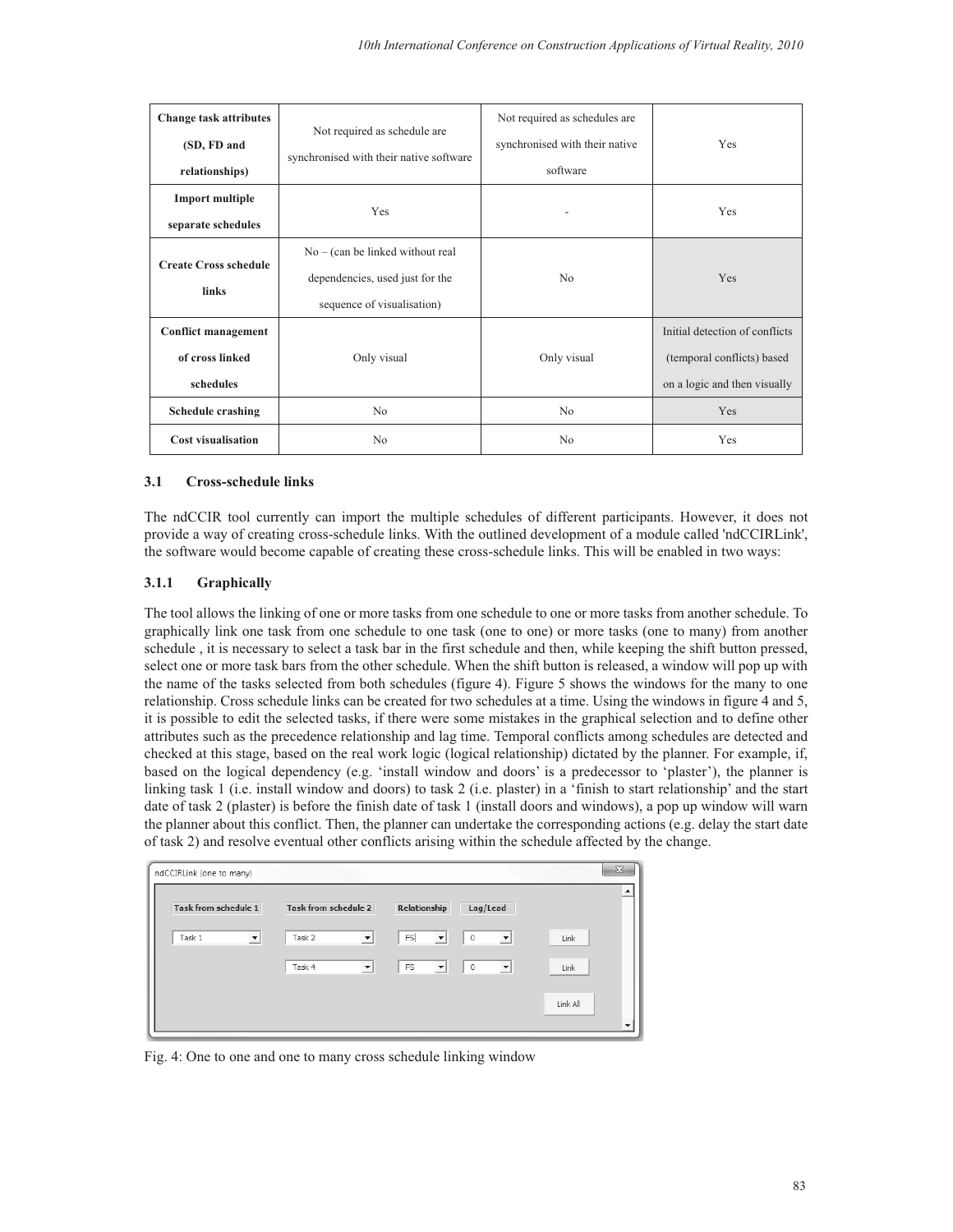| ndCCIRLink (many to one)           |                                    |                      |                     |          |
|------------------------------------|------------------------------------|----------------------|---------------------|----------|
| Task from schedule 1               | Task from schedule 2               | Relationship         | Lag/Lead            |          |
| $\overline{\phantom{a}}$<br>Task 4 | $\overline{\phantom{a}}$<br>Task 2 | $\overline{ }$<br>FS | 회<br>$\circ$        | Link     |
| $\overline{ }$<br>Task 6           |                                    | F<br>FS              | ᆂ<br>$\overline{0}$ | Link     |
|                                    |                                    |                      |                     | Link All |
|                                    |                                    |                      |                     |          |

Fig. 5: Many to one cross-schedule linking window

Once the tasks are selected and the relationships are defined, by clicking "link", the schedules are updated by taking into account these new relationships. This can be done either every time a cross-schedule link is established (clicking "link" line by line) or after all cross-schedule links are established (clicking "link all"). It is recommended to carry out the cross-linking line by line, as it is easier to sort out eventual schedule conflicts once at a time.

#### **3.1.2 Through a user interface**

The graphical way of linking may become cumbersome and time-consuming if schedules have a large number of tasks. For this reason, a user-friendly interface can be used to create cross schedule links (figure 6). By using this user interface, tasks can be linked from two schedules at a time. Firstly, the two schedules have to be selected. Once the type of link is selected (e.g. one to many), the user interface displays a suitable number of lines for such a relationship. To speed up the selection of tasks, the field "task tag" should be selected first: this allows the displaying of only the relevant tasks under task field name. The list of attributes for the field 'task tag' is reported in table 3. These tags will not only speed up the process of linking but will also help identifying the tasks that conflict with others on shared key resources. The linking can be made line by line at a time or for all lines together by clicking 'link all'. Temporal conflicts are also detected at this stage as explained earlier.

| ndCCIRLink        |                  |   |                           |                           |                  |                          | $\mathbf{x}$ |
|-------------------|------------------|---|---------------------------|---------------------------|------------------|--------------------------|--------------|
| Select schedule 1 | GC 1             | 그 | Select schedule 2         | Subcontractor 1<br>ᅬ      | Select Link type | one to many $\mathbf{v}$ |              |
| <b>Task Tag</b>   | <b>Task Name</b> |   | <b>Task Tag</b>           | <b>Task Name</b>          | Relationship     | Lag/Lead                 |              |
| North, KR<br>츠    | Provide Hoist    | E | $\overline{ }$<br>F9, F10 | Install curtain wall<br>ᆀ | FS<br>ᅬ          | ≛<br>0                   | Link         |
|                   |                  |   | $\overline{ }$<br>F9, F10 | Install rain screen<br>회  | 그<br>FS          | 그<br>$\,0\,$             | Link         |
|                   |                  |   | $\overline{ }$            | 킈                         | 그                | 그                        | Link         |
|                   |                  |   |                           |                           |                  |                          | Link All     |
|                   |                  |   | Save                      | <b>New Link</b>           |                  |                          |              |

Fig. 6: One to many cross schedule linking window

| Field | <b>Attribute</b> | <b>Explanation</b>          | <b>Attribute</b>         | <b>Explanation</b>         |
|-------|------------------|-----------------------------|--------------------------|----------------------------|
| Task  | <b>KR</b>        | Key resources               | D                        | Design                     |
| Tag   | F                | Foundation                  | P                        | Procure                    |
|       | GF               | Ground floor                | M                        | Manufacture                |
|       | F1, F2, , Fn     | Floor 1, Floor 2, , Floor n | I                        | Install                    |
|       | Pe               | Penthouse                   | North, East, South, West | Reference to the elevation |
|       |                  |                             |                          | or scope of work           |

Table 3: Attributes of tasks' tags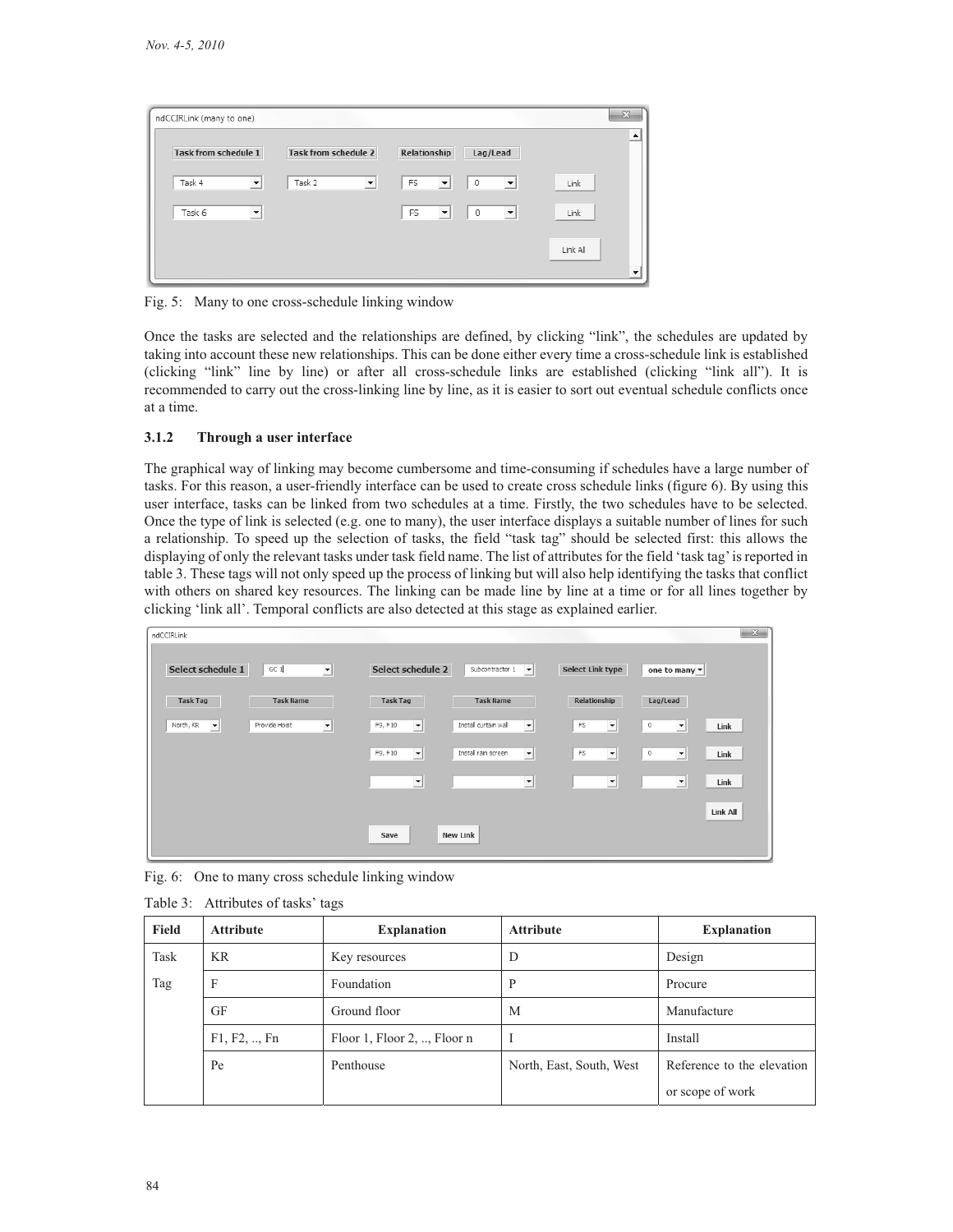#### **3.1.3 Analysis**

An analysis interface (figure 7) allows a range of analysis that includes the following:

- *Data summary:* gives a summary of all cross-linked activities, the name of the schedules they belong to and the type of precedence relationships they are involved in;
- *Dates after linking*: once the cross-schedule linking has been established, the ndCCIRlink allows the comparison of start and finish dates for each subcontractor schedule before and after the linking (figure 8). By clicking on 'show details', the activities that have had some changes after the linking are listed for each sub-contractor and activities attributes (SD, FD and duration) are compared before and after the linking. The important tasks (e.g. tasks with deadlines) that are delayed after their key dates are also highlighted and reported separately in the report generated;
- *Updates*: once the cross-schedule linking has been established, new changes to task attributes (e.g. start date delayed) automatically affect other schedules' tasks. The cells of the tasks that are impacted by these updates get highlighted in light green. A summary of the impacts of the updates on different subcontractors is useful to generate as they might be used for the negotiation between subcontractors and the general contractor. This summary report can be obtained by clicking on 'update' (figure 7). Important tasks (i.e. task with deadlines, must finish on, milestones) are also highlighted as explained earlier;
- *Schedules crashing:* the tool displays all critical activities in a table where the planner can enter the allowable crash days for each activity. Then, the tool automatically calculates the crash cost for each activity and the new project duration resulting after the crashing of each activity on the critical path. The crashing process enabled is limited to the original critical path. Therefore, the tool has the ability to check if the number of crash days entered causes another path to become critical and warns the planner whenever this occurs. Once allowable crash days are entered and crash ratio (cost/day) is calculated for each activity on the critical path; based on the amount of time to recover (i.e. delay, reduction in project duration), the tool automatically selects the list of critical path activities that produce this reduction in project duration for the lowest cost;
- *Reports:* each of the results explained at the previous points can be saved as a report with a suitable name.





| Schedule        |    | <b>Before linking</b> |          |    | After linking |          |              |
|-----------------|----|-----------------------|----------|----|---------------|----------|--------------|
|                 | SD | <b>FD</b>             | Duration | SD | <b>FD</b>     | Duration |              |
| GC              |    |                       |          |    |               |          | Show details |
|                 |    |                       |          |    |               |          |              |
| Subcontractor 1 |    |                       |          |    |               |          | Show details |
|                 |    |                       |          |    |               |          |              |
| Subcontractor 2 |    |                       |          |    |               |          | Show details |

Fig. 8: Summary of the supply chain's programmes after linking